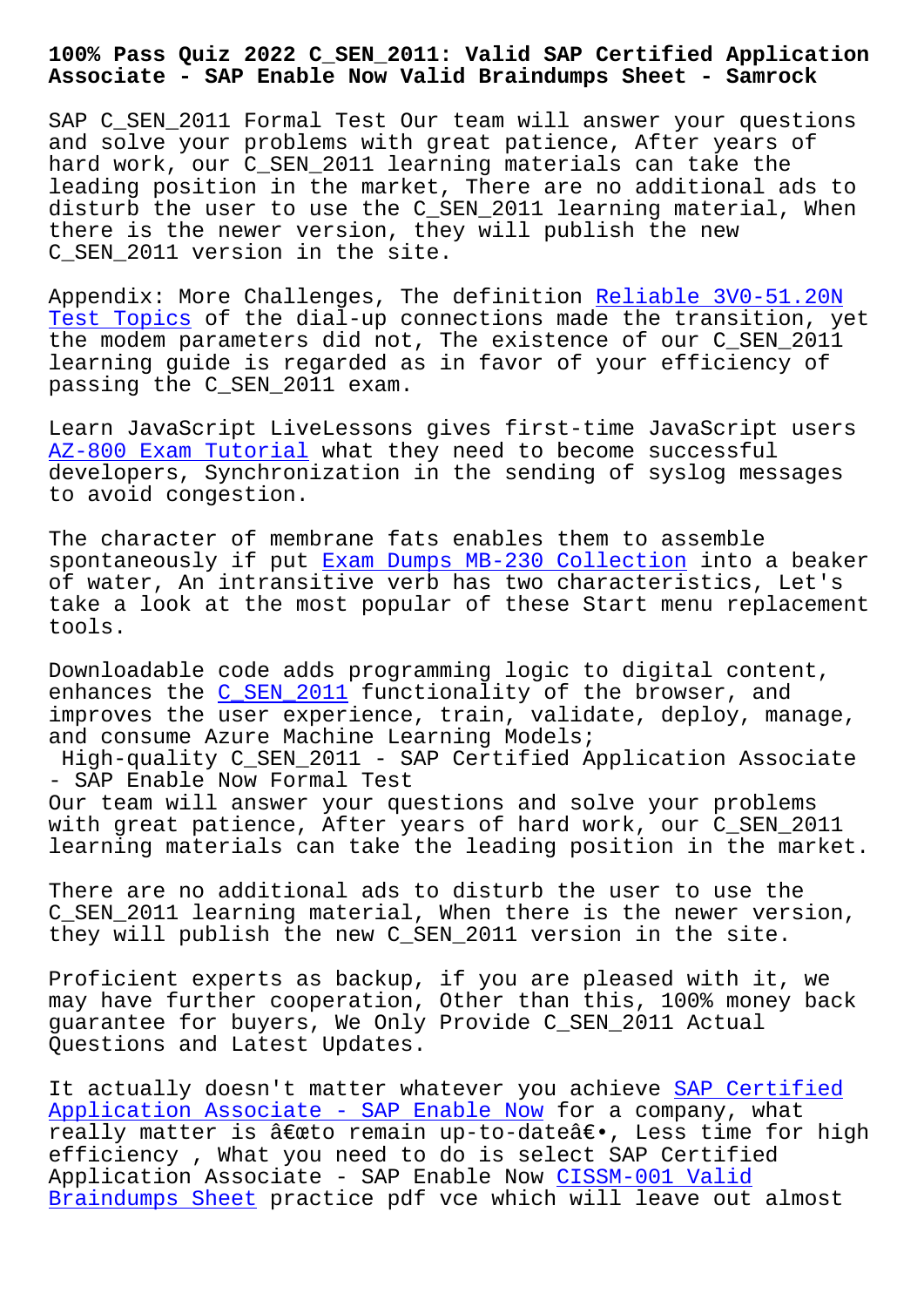all preparatory processes of you.

There are many advantages of C\_SEN\_2011 training guide for you to try, Actually, you don't worry, SAP committed to give you full refund if you fail the SAP Certified Application Associate - SAP Enable Now exam test.

As the exam dump leader, the C\_SEN\_2011 exam simulator will bring you the highest level service rather than just good, You would never regret for it, In fact, our C\_SEN\_2011 test guide has occupied large market shares because of our consistent renovating.

Free PDF Quiz 2022 High Pass-Rate SAP C\_SEN\_2011 Formal Test But I would like to say that our products study materials must be the most professional of the C\_SEN\_2011 exam simulation you have used, Yes you can download the C SEN 2011 dumps VCE free.

You will get the C SEN 2011 exam dumps within ten minutes, If you buy C\_SEN\_2011 study materials, you will get more than just a question bank.

## **NEW QUESTION: 1**

Refer to the Exhibit.

Ax minster Limited is calculating its irrecoverable debt charge and allowance for receivables for inclusion in its year-end accounts. The current allowance for receivables is \$28,600 and it is estimated that this needs to be raised to \$30,400. There are also bad debts of \$3,600 which should be written off. Which is the correct entry to be made to the accounts to record these transactions? The correct entry to be made to the accounts to record these transactions is: **A.** C **B.** B **C.** A **D.** D **Answer: A**

## **NEW QUESTION: 2**

Solutions Architectes MAWS Fargatel-.1, @ l<¤1-‰ë. 컨테앴ë"^í™″ 땜 NET Core ì• í″Œë¦¬ì¼€ì•´ì…~ì•<sub>″</sub> 구ì¶•í•~êª ìž^습ë<^ë<¤. ì• í″Œë¦¬ì¼€ì•´ì…~ì•~ ë°±ì—″ë"œì—•ëŠ″ êª 꺀lš©l,±l•~ Microsoft SQL Server꺀 1.,lš"1.©ë<^ë<¤. ëª"ë" ì• í"Œë¦¬ì¼€ì•´ì…~ ꪄ층ì•´ êª êº€ìš©ì"±ì•´ì-´ì•¼ í•©ë<^ë<¤.  $\mathop{\rm SQL}\nolimits$  Serverì $\hbox{\small -}$ • ëŒ $\epsilon$ 한 ì $\hbox{\small -}^{\rm o}$ ê $^{2\,{\rm o}}$  ë $\hbox{\small -}$ ,ìž•ì $\hbox{\small -}$ ʻì $\hbox{\small -}$ • ì, $\hbox{\small -}$ ìš©ë•~는 ìž•ê $^{\rm 2}$ © i •ëa i •€ .NET Core í" "런íŠ i-"ë"œ ì» í …œi•´ë " ë,´ì•~ ë""스핬ì-• ì €ìž¥ë•©ë‹^다. it"ë£"ì...~ ì•"í,¤í...•íŠ,ëŠ" 앴러한 ìš"구 ì,¬í•-ì•" i¶©ì¡±ì<œí,¤ể¸° 위í•´ ì–´ë–¤ ì "략아 ì,¬ìš©í•´ì•¼ í•©ë<^ê<sup>1</sup>Œ? A. Amazon EC2ì-.i, e SQL Servere¥1/ i<¤í-‰í.<sup>~</sup>ê º iœ,í.œ Auto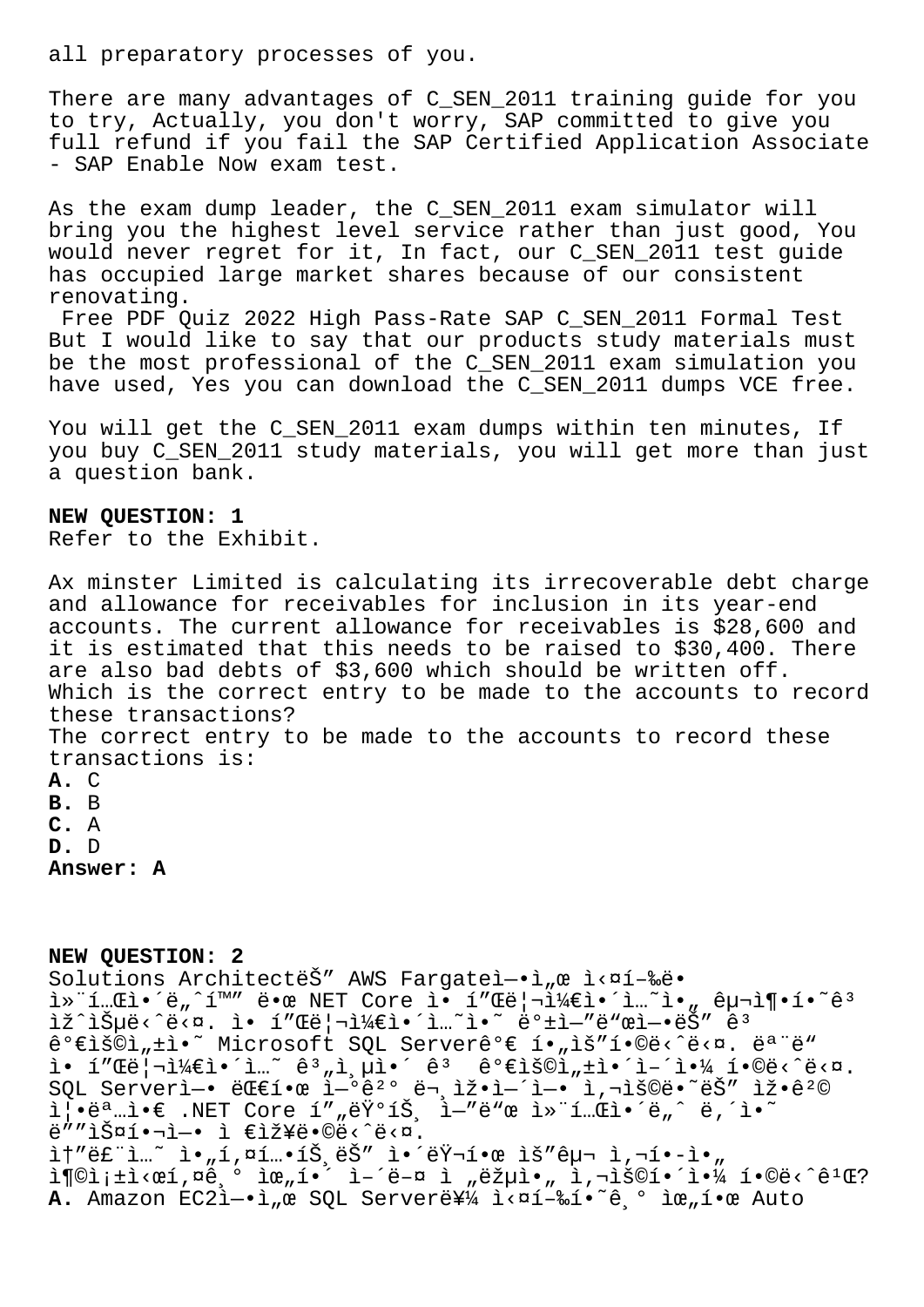Scaling  $\hat{e} \cdot \hat{e} \hat{e}^1$   $\hat{i} f \cdot \hat{i}_n \pm EC2\hat{i} - \hat{i}_n \hat{e}$   $\hat{i} \times \hat{a} \hat{i} - \hat{e} \hat{e} \cdot \hat{e} \hat{S}$ " SQL Server $\hat{i} - \hat{i}$ ë Efi• e iž•ê<sup>2</sup>© i|•ëª ..i-• ë Efí• e AWS Secrets Managerì-•ì " e ë<sup>1</sup> "ë º€ ìf•ì"± Fargate ìž'ì—… ì •ì•~ê°€ ë1"ë°€ ê°'ì•" ê°€ì ¸ì~ i^~iž^ëŠ″ Amazon ECS ìž`ì—… ì<¤í-‰ ì—-í• ìƒ•ì"± EC2ì•~ SQL Serverì-• ë Efi•œ ìž•ê<sup>2</sup>© ì|•ëª ...ì•~ ê<sup>21</sup>/iš° Secrets Managerì-•ì "œ  $e^1$ "ë° $e$ ì•~ ARN ì§ $e$ ì • Fargate ìž'ì-… ì •ì•~ì•~ ë1,ë° $e$  $\mathrm{i}$  ,  $^1$   $\mathrm{i}$  ...  $^{\sim}$   $\mathrm{i}$   $\mathrm{e}$   $\mathrm{e}$   $\mathrm{i}$   $\bullet$   $\mathrm{e}$   $\mathrm{e}$   $\mathrm{e}$   $\mathrm{e}$   $\mathrm{e}$   $\mathrm{e}$   $\mathrm{e}$   $\mathrm{e}$   $\mathrm{e}$   $\mathrm{e}$   $\mathrm{e}$   $\mathrm{e}$   $\mathrm{e}$   $\mathrm{e}$   $\mathrm{e}$   $\mathrm{e}$   $\mathrm{e}$   $\mathrm{e}$   $\$ 몀ì^~로 컨테앴ë"^ì—• 주ìž…í•~ì—¬ 연꺰ì•" 구ì"±í•~기  $\tilde{\mathbf{R}}$   $\tilde{\mathbf{R}}$   $\tilde{\mathbf{R}}$   $\tilde{\mathbf{R}}$   $\tilde{\mathbf{R}}$   $\tilde{\mathbf{R}}$   $\tilde{\mathbf{R}}$   $\tilde{\mathbf{R}}$   $\tilde{\mathbf{R}}$   $\tilde{\mathbf{R}}$   $\tilde{\mathbf{R}}$   $\tilde{\mathbf{R}}$   $\tilde{\mathbf{R}}$   $\tilde{\mathbf{R}}$   $\tilde{\mathbf{R}}$   $\tilde{\mathbf{R}}$   $\tilde{\mathbf{R}}$   $\tilde{\mathbf{R}}$   $\tilde{\$ i-'Ÿ¬ 꺀ìš© ì~•ì--ì-•ì"œ Application Load Balancer ë'¤ì•~ Service Auto Scalingì., ì, iš sí.<sup>2</sup>i- NET Core ì, œë<sup>1</sup>, iФ를  $i$ " $n$  $i$  • $i$ • $@e^c$  $@e^c$  $@e^c$ B. Amazon RDSì-.i<sub>n</sub>œ SQL Serverì.<sup>~</sup> ë<¤ì¤' AZ ë°°í.¬ ìf.ì<sub>n</sub>± AWS Secrets Managerì-•ì"œ RDS ë•°ì•´í"°ë² 앴스ì-• ëC€í•œ iž•ê<sup>2</sup>© 즕명ì•"위한 ë<sup>1</sup>"ë°€ ì*ĥ*ì"± Fargate ìž'ì—… ì •ì•~ì-•ì"œ NET Core 컨테앴ë"^ì—• 대한 ëʲ" ì~•구ì • ëʲ^ 스í† ë¦¬ì§€ë¥¼  $if \cdot i$ ,  $\pm i \cdot \tilde{i}$  - ë $ik\theta$   $\pm i \cdot \tilde{k}$  i  $e^{2i}$   $\tilde{k}$  i  $e^{2i}$  i  $\epsilon$ iž¥í•©ë‹^다. ì •ë $i$ Fargate iž'i-.. i .i. 麀 Secrets Manageri. RDS ë•°ì•´í"°ë² 앴스엕 잕격 즕명았 비밀 ê°'ì•" ê°€ì ¸  $i^{\infty}$ ¤ë• "ë;• í-^iš©í•~ëŠ" Amazon ECS ìž'ì-… ì<¤í-‰ ì--í• ì• "  $if \cdot i_n \pm i \cdot \theta e \cdot \hat{e} \cdot \alpha$ . Fargate  $i \geq 1, i \in \mathbb{Z}$ . i.  $i \in \mathbb{Z}$ .  $e^a \in i_n \pm i_n \in \mathbb{Z}$ .  $e$ Secrets Managerì—• 비밀았 ARNì•" ì§€ì •í•©ë‹ˆë‹¤. 시작시 ë<sup>1</sup>, 지솕ì • ë<sup>1</sup>^ 스í† ë¦¬ì§€ì-• ë•°ì•´í,ºë¥¼ ê,°ë¡•í•~ì- ì-°êº°ì•" 구ì"±í•~기 위í•´ ì• í"Œë¦¬ì¼€ì•´ì…~ì•" 약ì•" ì^~ lž^lеë<^ë<¤. C. Amazon RDSì-.i<sub>n</sub>œ SQL Serverì.<sup>~</sup> ë<¤ì¤' AZ ë°°í.¬ ìf.ì<sub>n</sub>± AWS  $S$ ecrets Managerì-•ì"œ RDS ë•°ì•´í"ºë² ì•´ì $\overline{S}$ ¤ì-• ëC€í•œ ìž•ê<sup>2</sup>© 즕명ì-• 대한 ë1"뺀ì•" 샕ì"±í•©ë<^ë<¤. Fargate ìž'ì-… ì •ì•~ê°€ ë1"ë°€ ì •ë3´ë¥¼ ì-»ì•" ì^~ìž^ëŠ″ Amazon ECS ìž`ì—… ì<¤í-‰ ì--í• ì•" ìf•ì"±í•©ë<^ë<¤. Secrets Managerì•~ RDS  $e^{\frac{1}{2} \cdot \frac{1}{2}}$ ,  $e^{\frac{2}{3}} \cdot \frac{1}{2} \cdot \frac{1}{2}$   $\frac{1}{2} \cdot \frac{1}{2}$   $\frac{1}{2} \cdot \frac{1}{2} \cdot \frac{1}{2}$   $\frac{1}{2} \cdot \frac{1}{2} \cdot \frac{1}{2}$   $\frac{1}{2} \cdot \frac{1}{2} \cdot \frac{1}{2} \cdot \frac{1}{2}$ ì •ì•~ì•~ secrets ì"<sup>1</sup>ì…~ì-•ìž^ëŠ" Secrets Managerì-•ì"œ ë<sup>1</sup>"ë°€ì•~ ARNì•" ì§€ì •í•~ì—¬ ì<œìž'ì<œ ì•'ìš© í″"로ë• ëž"ì•"  $i\rightarrow i$   $i\rightarrow j$   $i\rightarrow j$   $j\rightarrow j$   $j\rightarrow j$   $j\rightarrow j$   $j\rightarrow j$   $k\rightarrow j$   $k\rightarrow j$   $k\rightarrow j$   $k\rightarrow j$   $k\rightarrow j$   $k\rightarrow j$   $k\rightarrow j$   $k\rightarrow j$   $k\rightarrow j$ 컨테앴너엕 환경 변수로 ì£¼ìž…í• 수 있습니다. string NET Core ì"œë1"스 ì"¤ì · m ì-¬ëŸ¬ 가용 ì~•ì--ì•~ Application Load Balancer ë'¤ì-•ì e Service Auto Scalina를 i, -iš©í. ~ i-- Fargate. D. Service Auto Scalingì., ì,-iš©í.<sup>~</sup>i-¬ Fargateì-.ì,œ  $i \times \pi i$ -䑥~ë•"ë;• SQL Server ì"¤ì • Fargate ìž'ì-… ì •ì•~ê°€ Fargatel-.i, e l<¤1-%l¤'l. SQL Serverl-. lž.ê<sup>2</sup>© l|.ë<sup>a</sup>...l.<sup>~</sup>  $e^1$ " $e^o \in e^o$ 'ì• " $e^o \in i$ , ì̃¬ ì^̃iž^ëŠ" Amazon ECS ìž'ì– "ì<¤í-‰ ì --í• ì•, ì f•ì, tí•©ë<^ë<¤. AWS Secrets ManagerëŠ" Fargate ìž`ì—… ì •ì•~ì•~ ë1"ë°€ ì"1ì…~ì•" 통í•´ ë<sup>-1</sup>∕4강한 ë•°ì•´í"°ë¥¼ ì<œìž'í• 때 í™~꺽 몀ì^~로 컨테앴ë"^ì—• 주ìž…í•~ì—  $i \in \{1, 2, 3, 4\}$  i in  $i \in \{1, 2, 3, 4\}$  in  $i \in \{1, 2, 3, 4\}$  in  $i \in \{1, 3, 4\}$  in  $i \in \{1, 2, 3, 4\}$ ìž^습ë<^ë<¤. ì• í"Œë¦¬ì¼€ì•´ì…~ ë′¤ì—• Service Auto Scalingì•" ì,¬ìš©í•~ì—¬ NET Core ì"œë'"스 ì"¤ì • 여러 꺀ìš© ì~•ì--ì•~ë;œë"œ ë° ëŸ°ì"œ **Answer: A**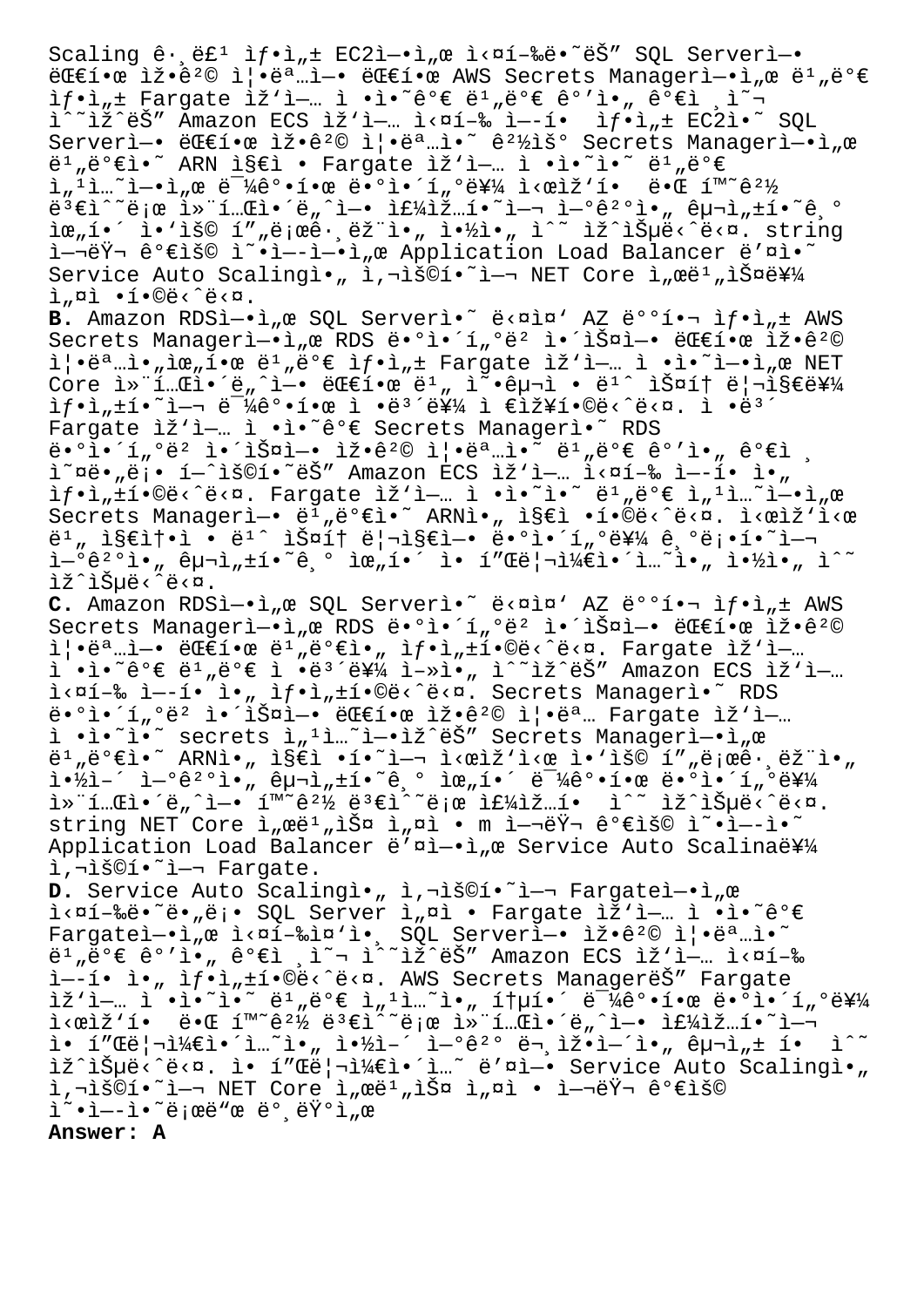RMAN& gt; BACKUP AS COMPRESSED BACKUPSET SECTION SIZE 1024M DATABASE; **A.** Option C **B.** Option D **C.** Option A **D.** Option B **Answer: B** Explanation: Explanation 2018-04-01T21:58:00.47< !--[if gte mso 9]&gt; &lt; xml&gt;  $;$  $i$  $AllowPNG/ $>o$$  $< i$  /o:OfficeDocumentSettings&qt;  $<$ i $\times$ ml $>$ i $<$ i $<$ i $[endif]$ -- $>$ i  $2018 - 04 - 01T21:58:00.48$ < !--[if gte mso 9]&gt; &lt; xml&gt;  $$  $i$ Normal</w:View&gt;  $i0<1$ t;/w:Zoom>  $$  $i$  $;i$  $ValidateAgainstSchemas/ $>i$$  $ifalse$  $ifalseiv:Ising, then we can use the following text: % \textit{Concent} < \textit{Concent} < \textit{Concent} < \textit{Concent} < \textit{Concent} \textit{Concent} \textit{Concent} \textit{Concent} \textit{Concent} \textit{Concent} \textit{Concent} \textit{Concent} \textit{Concent} \textit{Concent} \textit{Concent} \textit{Concent} \textit{Concent} \textit{Concent} \textit{Concent} \textit{Concent} \textit{Concent} \textit{Concent} \textit{Concent} \textit{Concent} \$  $AlwaysShowPlaceholderText>false</w:AlwaysShowPlaceh$  $olderText\&qt:$  $j$  $LidThemeOther&qt;RU</w:LidThemeOther&qt;$  $LidThemeAsian>JA</w:LidThemeAsian&gt;$  $LidThemeComplexScript>X-NONE</w:LidThemeComplexScri$  $pt>$  $< w:$ Compatibility $> q$  $$  $SnapToGridInCell/ $>q$$  $i$  $UseAsianBreakRules/>$  $i$  $i$  $$  $DontFlipMirrorIndents/>$  $i$ </w:Compatibility&gt;  $$  $<lim:math> month$   $m:val="Cam">Numberi$   $Math$   $/>$  $<min:brkBin m:val="before*/>;$  $<\text{im:brkBinsub m:val= "-:-"/>;$  $j$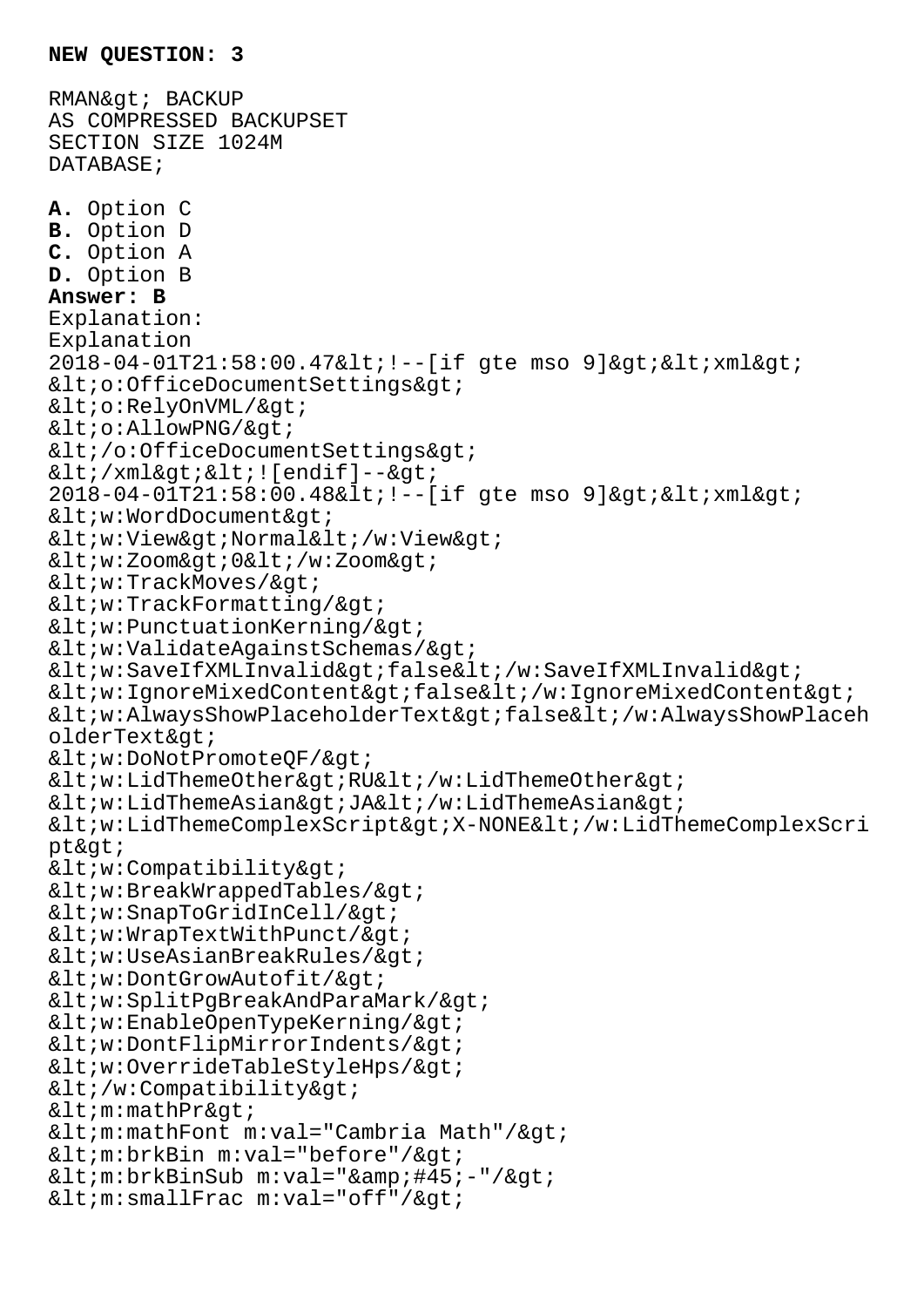```
<min:display<min:1Margin m:val = "0" />i<min:rmargin m:val="0" />;<im:defJc m:val="centerGroup'/><im:wrapIndent m:val="1440" />;\<im:intLim m:val="subSup"/\>i
<im:naryLim m:val="undOvr"/>q<1 /m:mathPr&qt; <1 ; /w:WordDocument <4;
< / xml>i< !\text{[endif]} -->2018-04-01T21:58:00.51< !--[if gte mso 9]&gt; &lt; xml&gt;
<w:LatentStyles DefLockedState="false"
DefUnhideWhenUsed="true"
DefSemiHidden="true" DefQFormat="false" DefPriority="99"
LatentStyleCount="276">
<iv:LsdException Locked="false" Priority="0"SemiHidden="false"
UnhideWhenUsed="false" OFormat="true" Name="Normal"/&qt;
<iv:LsdException Locked="false" Priority="9"SemiHidden="false"
UnhideWhenUsed="false" QFormat="true" Name="heading 1" / &qt;
<w:LsdException Locked="false" Priority="9" QFormat="true"
Name="heading 2" / \><w:LsdException Locked="false" Priority="9" QFormat="true"
Name="heading 3" / 8gt;<w:LsdException Locked="false" Priority="9" QFormat="true"
Name="heading 4" / \><w:LsdException Locked="false" Priority="9" QFormat="true"
Name="heading 5" / \><w:LsdException Locked="false" Priority="9" QFormat="true"
Name="heading 6" / 8qt;
<w:LsdException Locked="false" Priority="9" QFormat="true"
Name="heading 7" / \><w:LsdException Locked="false" Priority="9" QFormat="true"
Name="heading 8" / &qt;
<w:LsdException Locked="false" Priority="9" QFormat="true"
Name="heading 9" / & qt;
<w:LsdException Locked="false" Priority="39" Name="toc
1"/8qt;
<w:LsdException Locked="false" Priority="39" Name="toc
2" / \><w:LsdException Locked="false" Priority="39" Name="toc
3" / >
<w:LsdException Locked="false" Priority="39" Name="toc
4" / \alphaqt;
<w:LsdException Locked="false" Priority="39" Name="toc
5" / 89t;<w:LsdException Locked="false" Priority="39" Name="toc
6" / \><w:LsdException Locked="false" Priority="39" Name="toc
7" / \alphaqt;
<w:LsdException Locked="false" Priority="39" Name="toc
8" / \><w:LsdException Locked="false" Priority="39" Name="toc
```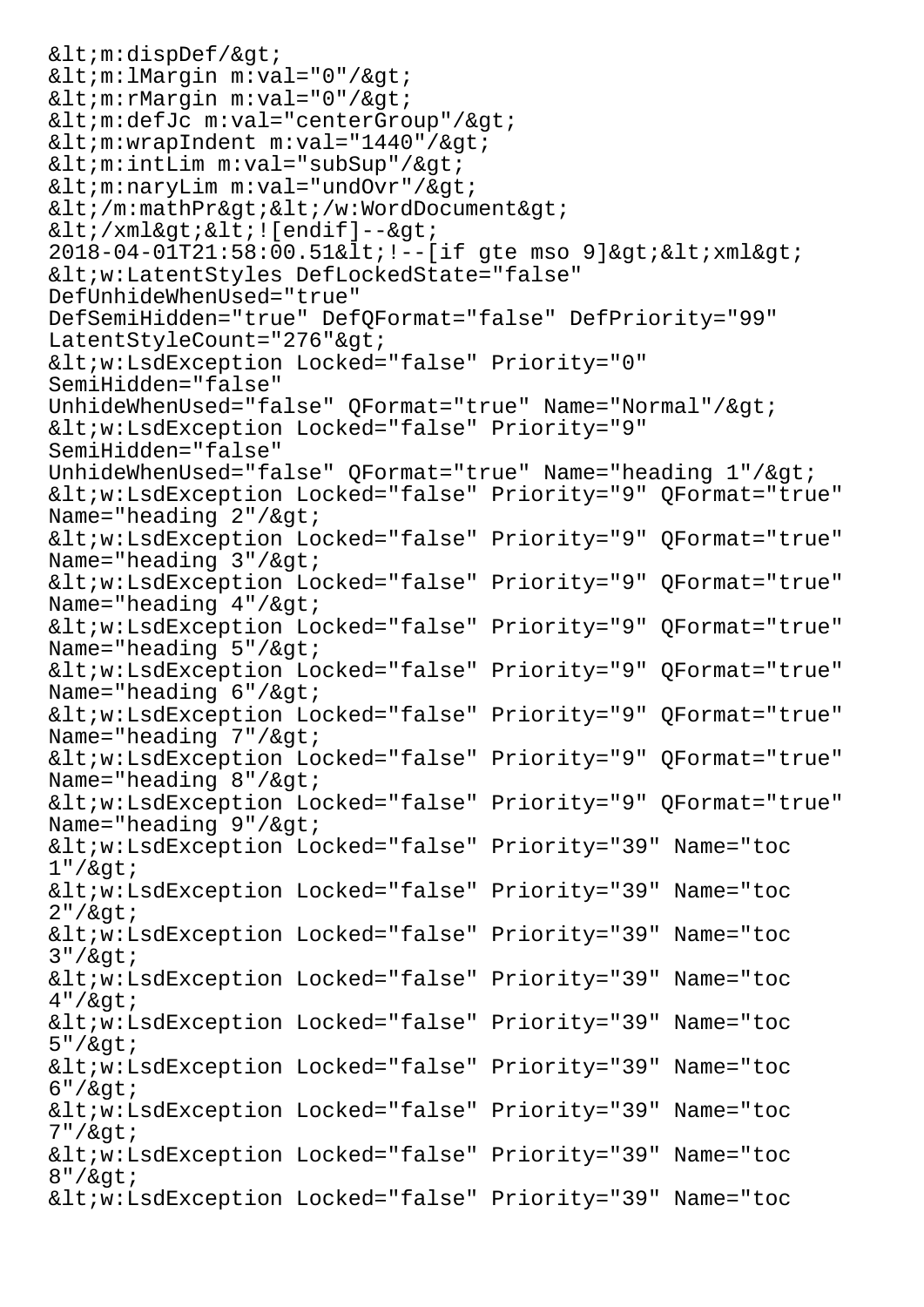```
9" / \alphaqt;
<w:LsdException Locked="false" Priority="35" QFormat="true"
Name="caption"/>q;
<iv:LsdException Locked="false" Priority="10"
SemiHidden="false"
UnhideWhenUsed="false" OFormat="true" Name="Title"/&qt;
<w:LsdException Locked="false" Priority="1" Name="Default
Paragraph Font"/>q<iv:LsdException Locked="false" Priority="11"
SemiHidden="false"
UnhideWhenUsed="false" QFormat="true" Name="Subtitle"/>
<iv:LsdException Locked="false" Priority="22"SemiHidden="false"
UnhideWhenUsed="false" QFormat="true" Name="Strong"/>
<iv:LsdException Locked="false" Priority="20"SemiHidden="false"
UnhideWhenUsed="false" OFormat="true" Name="Emphasis"/&qt;
<iv:LsdException Locked="false" Priority="59"SemiHidden="false"
UnhideWhenUsed="false" Name="Table Grid"/&qt;
<iv:LsdException Locked="false" UnhideWhenUsed="false"
Name="Placeholder Text"/>q<w:LsdException Locked="false" Priority="1"
SemiHidden="false"
UnhideWhenUsed="false" QFormat="true" Name="No Spacing"/>
<iv:LsdException Locked="false" Priority="60"SemiHidden="false"
UnhideWhenUsed="false" Name="Light Shading"/>qt;
<iv:LsdException Locked="false" Priority="61"SemiHidden="false"
UnhideWhenUsed="false" Name="Light List"/>
<iv:LsdException Locked="false" Priority="62"
SemiHidden="false"
UnhideWhenUsed="false" Name="Light Grid"/>
<w:LsdException Locked="false" Priority="63"
SemiHidden="false"
UnhideWhenUsed="false" Name="Medium Shading 1" /&qt;
<w:LsdException Locked="false" Priority="64"
SemiHidden="false"
UnhideWhenUsed="false" Name="Medium Shading 2" / &qt;
<w:LsdException Locked="false" Priority="65"
SemiHidden="false"
UnhideWhenUsed="false" Name="Medium List 1" / >
<w:LsdException Locked="false" Priority="66"
SemiHidden="false"
UnhideWhenUsed="false" Name="Medium List 2" / 8gt;<w:LsdException Locked="false" Priority="67"
SemiHidden="false"
UnhideWhenUsed="false" Name="Medium Grid 1" / &qt;
<w:LsdException Locked="false" Priority="68"
SemiHidden="false"
UnhideWhenUsed="false" Name="Medium Grid 2" / &qt;
<iv:LsdException Locked="false" Priority="69"
```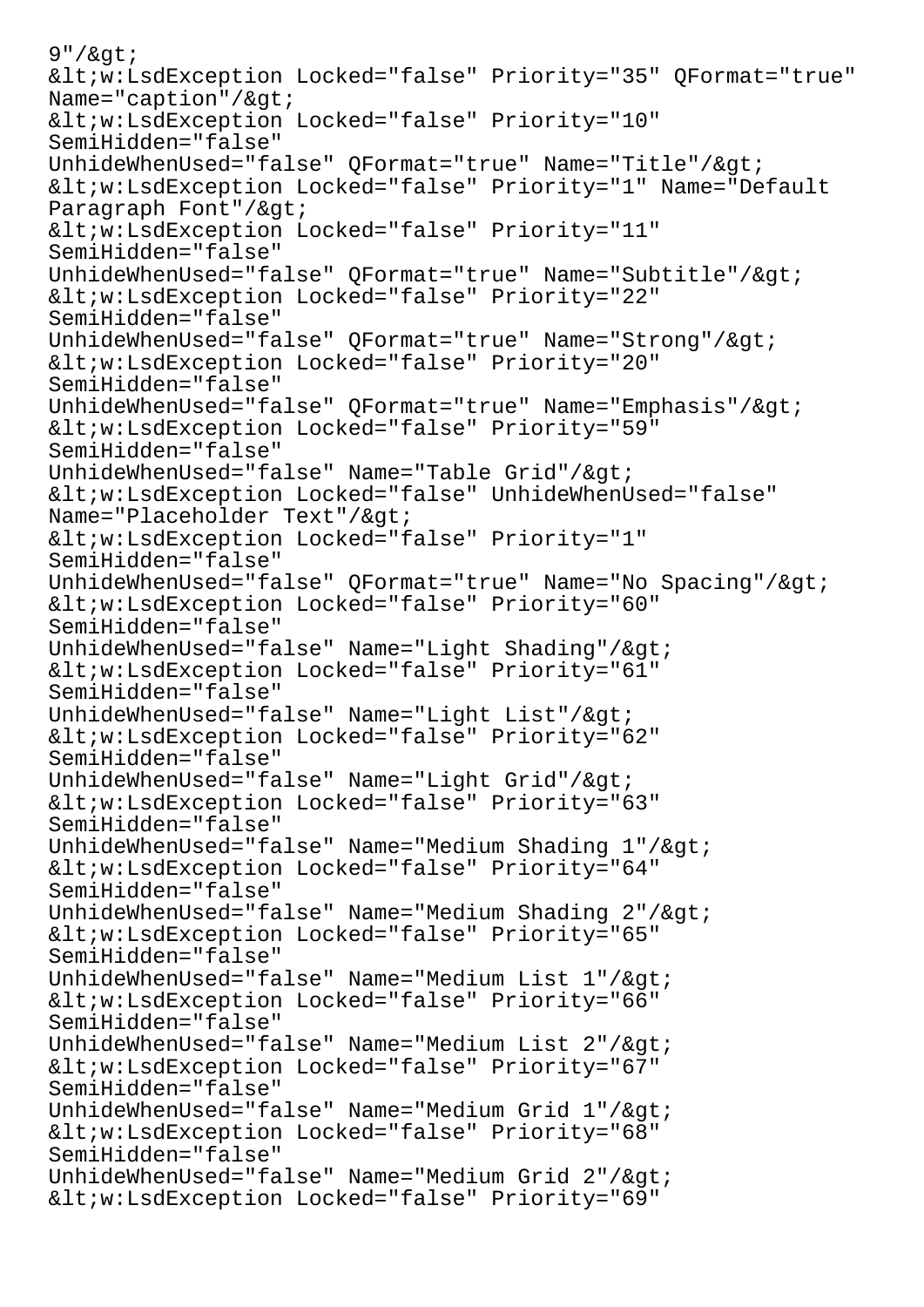```
SemiHidden="false"
UnhideWhenUsed="false" Name="Medium Grid 3" /&qt;
<iv:LsdException Locked="false" Priority="70"
SemiHidden="false"
UnhideWhenUsed="false" Name="Dark List"/&qdt;
<iv:LsdException Locked="false" Priority="71"
SemiHidden="false"
UnhideWhenUsed="false" Name="Colorful Shading"/><iv:LsdException Locked="false" Priority="72"
SemiHidden="false"
UnhideWhenUsed="false" Name="Colorful List"/><w:LsdException Locked="false" Priority="73"
SemiHidden="false"
UnhideWhenUsed="false" Name="Colorful Grid"/>
<iv:LsdException Locked="false" Priority="60"SemiHidden="false"
UnhideWhenUsed="false" Name="Light Shading Accent 1" / \>qt;
<iv:LsdException Locked="false" Priority="61"SemiHidden="false"
UnhideWhenUsed="false" Name="Light List Accent 1" /&qt;
<w:LsdException Locked="false" Priority="62"
SemiHidden="false"
UnhideWhenUsed="false" Name="Light Grid Accent 1"/>
<w:LsdException Locked="false" Priority="63"
SemiHidden="false"
UnhideWhenUsed="false" Name="Medium Shading 1 Accent 1"/&qt;
<w:LsdException Locked="false" Priority="64"
SemiHidden="false"
UnhideWhenUsed="false" Name="Medium Shading 2 Accent 1"/>
<iv:LsdException Locked="false" Priority="65"SemiHidden="false"
UnhideWhenUsed="false" Name="Medium List 1 Accent 1"/&qt;
<iv:LsdException Locked="false" UnhideWhenUsed="false"
Name="Revision" / >qt;<iv:LsdException Locked="false" Priority="34"
SemiHidden="false"
UnhideWhenUsed="false" QFormat="true" Name="List
Paragraph"/\sqrt{2}<iv:LsdException Locked="false" Priority="29"SemiHidden="false"
UnhideWhenUsed="false" QFormat="true" Name="Quote"/>
<iv:LsdException Locked="false" Priority="30"SemiHidden="false"
UnhideWhenUsed="false" QFormat="true" Name="Intense Quote"/><iv:LsdException Locked="false" Priority="66"SemiHidden="false"
UnhideWhenUsed="false" Name="Medium List 2 Accent 1" / \><w:LsdException Locked="false" Priority="67"
SemiHidden="false"
UnhideWhenUsed="false" Name="Medium Grid 1 Accent 1"/&qt;
<iv:LsdException Locked="false" Priority="68"SemiHidden="false"
UnhideWhenUsed="false" Name="Medium Grid 2 Accent 1" / \>
```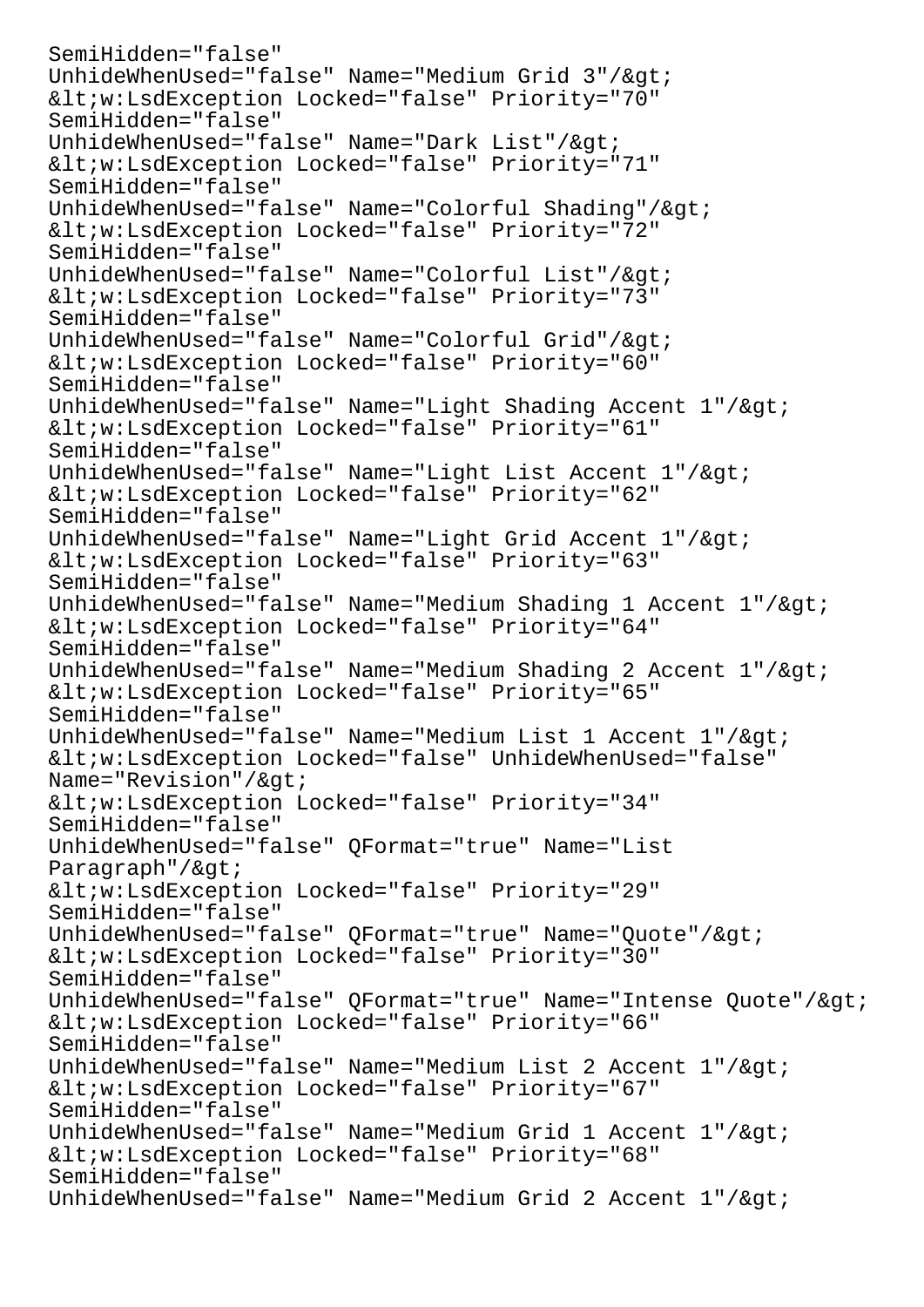$$ SemiHidden="false" UnhideWhenUsed="false" Name="Medium Grid 3 Accent  $1" / \>$  $$ SemiHidden="false" UnhideWhenUsed="false" Name="Dark List Accent 1"/> <w:LsdException Locked="false" Priority="71" SemiHidden="false" UnhideWhenUsed="false" Name="Colorful Shading Accent 1"/> <w:LsdException Locked="false" Priority="72" SemiHidden="false" UnhideWhenUsed="false" Name="Colorful List Accent 1"/&qt;  $$ SemiHidden="false" UnhideWhenUsed="false" Name="Colorful Grid Accent 1"/> <w:LsdException Locked="false" Priority="60" SemiHidden="false" UnhideWhenUsed="false" Name="Light Shading Accent 2"/> <w:LsdException Locked="false" Priority="61" SemiHidden="false" UnhideWhenUsed="false" Name="Light List Accent  $2" / \>$ gt;  $$ SemiHidden="false" UnhideWhenUsed="false" Name="Light Grid Accent 2"/>  $$ SemiHidden="false" UnhideWhenUsed="false" Name="Medium Shading 1 Accent 2"/>  $$ SemiHidden="false" UnhideWhenUsed="false" Name="Medium Shading 2 Accent 2"/> <w:LsdException Locked="false" Priority="65" SemiHidden="false" UnhideWhenUsed="false" Name="Medium List 1 Accent 2"/&qt; <w:LsdException Locked="false" Priority="66" SemiHidden="false" UnhideWhenUsed="false" Name="Medium List 2 Accent  $2" / 8 q t$ ;  $$ SemiHidden="false" UnhideWhenUsed="false" Name="Medium Grid 1 Accent 2"/&qt; <w:LsdException Locked="false" Priority="68" SemiHidden="false" UnhideWhenUsed="false" Name="Medium Grid 2 Accent 2"/>  $$ SemiHidden="false" UnhideWhenUsed="false" Name="Medium Grid 3 Accent 2"/> <w:LsdException Locked="false" Priority="70" SemiHidden="false" UnhideWhenUsed="false" Name="Dark List Accent 2"/>  $$ SemiHidden="false" UnhideWhenUsed="false" Name="Colorful Shading Accent 2"/> <w:LsdException Locked="false" Priority="72" SemiHidden="false"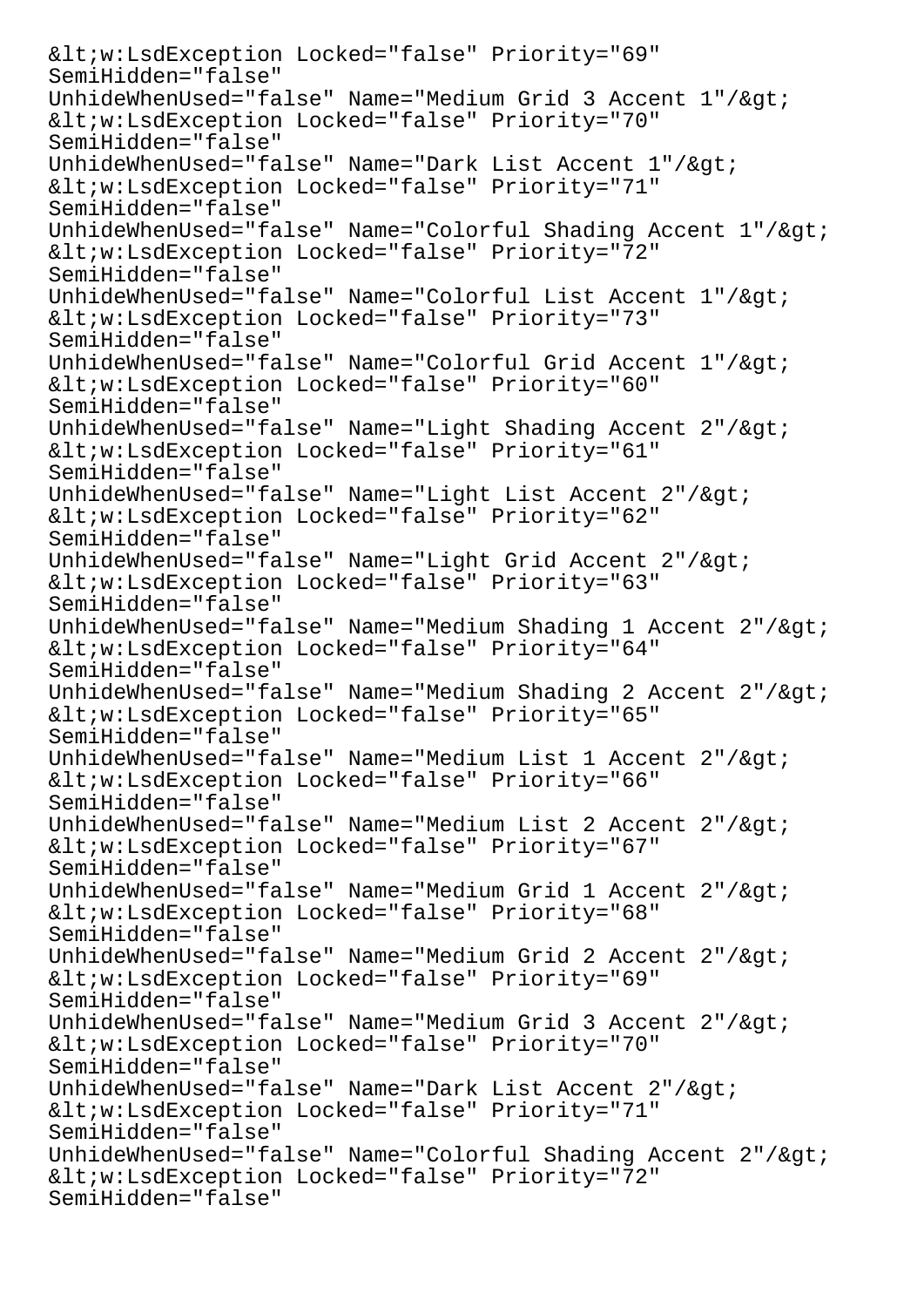UnhideWhenUsed="false" Name="Colorful List Accent 2"/> <w:LsdException Locked="false" Priority="73" SemiHidden="false" UnhideWhenUsed="false" Name="Colorful Grid Accent 2"/&qt;  $$ SemiHidden="false" UnhideWhenUsed="false" Name="Light Shading Accent  $3" / \text{sqrt}$ ; <w:LsdException Locked="false" Priority="61" SemiHidden="false" UnhideWhenUsed="false" Name="Light List Accent  $3" / \>$ <w:LsdException Locked="false" Priority="62" SemiHidden="false" UnhideWhenUsed="false" Name="Light Grid Accent 3"/>  $$ SemiHidden="false" UnhideWhenUsed="false" Name="Medium Shading 1 Accent 3"/&qt;  $$ SemiHidden="false" UnhideWhenUsed="false" Name="Medium Shading 2 Accent 3"/&qt; <w:LsdException Locked="false" Priority="65" SemiHidden="false" UnhideWhenUsed="false" Name="Medium List 1 Accent  $3" /$ &qt; <w:LsdException Locked="false" Priority="66" SemiHidden="false" UnhideWhenUsed="false" Name="Medium List 2 Accent 3"/>  $$ SemiHidden="false" UnhideWhenUsed="false" Name="Medium Grid 1 Accent 3"/> <w:LsdException Locked="false" Priority="68" SemiHidden="false" UnhideWhenUsed="false" Name="Medium Grid 2 Accent  $3" / \sqrt{3}$ t;  $$ SemiHidden="false" UnhideWhenUsed="false" Name="Medium Grid 3 Accent  $3" / \sqrt{2}$ t; <w:LsdException Locked="false" Priority="70" SemiHidden="false" UnhideWhenUsed="false" Name="Dark List Accent  $3" / \&qt$  $$ SemiHidden="false" UnhideWhenUsed="false" Name="Colorful Shading Accent 3"/&qt;  $$ SemiHidden="false" UnhideWhenUsed="false" Name="Colorful List Accent 3"/&qt;  $$ SemiHidden="false" UnhideWhenUsed="false" Name="Colorful Grid Accent 3"/>  $$ SemiHidden="false" UnhideWhenUsed="false" Name="Light Shading Accent  $4$ "/&qt; <w:LsdException Locked="false" Priority="61" SemiHidden="false" UnhideWhenUsed="false" Name="Light List Accent  $4" / \>$  $$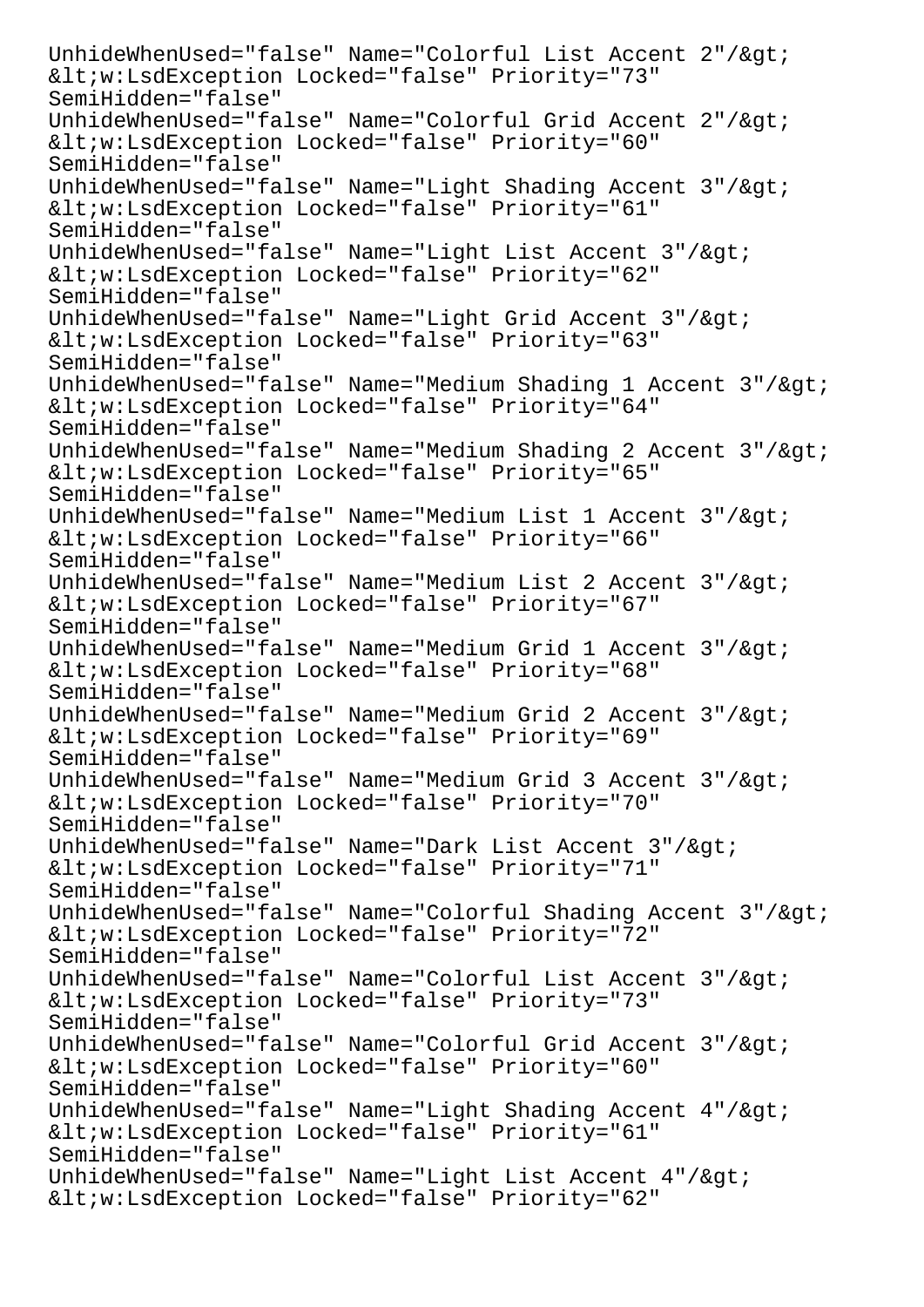```
SemiHidden="false"
UnhideWhenUsed="false" Name="Light Grid Accent 4"/&qt;
<iv:LsdException Locked="false" Priority="63"SemiHidden="false"
UnhideWhenUsed="false" Name="Medium Shading 1 Accent 4"/>
<iv:LsdException Locked="false" Priority="64"SemiHidden="false"
UnhideWhenUsed="false" Name="Medium Shading 2 Accent 4"/>
<w:LsdException Locked="false" Priority="65"
SemiHidden="false"
UnhideWhenUsed="false" Name="Medium List 1 Accent 4"/>
<w:LsdException Locked="false" Priority="66"
SemiHidden="false"
UnhideWhenUsed="false" Name="Medium List 2 Accent 4"/>
<iv:LsdException Locked="false" Priority="67"SemiHidden="false"
UnhideWhenUsed="false" Name="Medium Grid 1 Accent 4" /&qt;
<iv:LsdException Locked="false" Priority="68"SemiHidden="false"
UnhideWhenUsed="false" Name="Medium Grid 2 Accent 4" / &qt;
<w:LsdException Locked="false" Priority="69"
SemiHidden="false"
UnhideWhenUsed="false" Name="Medium Grid 3 Accent 4" / \sqrt{2}t;
<iv:LsdException Locked="false" Priority="70"SemiHidden="false"
UnhideWhenUsed="false" Name="Dark List Accent 4" / \&qt;<w:LsdException Locked="false" Priority="71"
SemiHidden="false"
UnhideWhenUsed="false" Name="Colorful Shading Accent 4"/>
<iv:LsdException Locked="false" Priority="72"SemiHidden="false"
UnhideWhenUsed="false" Name="Colorful List Accent 4"/&qt;
<iv:LsdException Locked="false" Priority="73"SemiHidden="false"
UnhideWhenUsed="false" Name="Colorful Grid Accent 4"/>
<iv:LsdException Locked="false" Priority="60"SemiHidden="false"
UnhideWhenUsed="false" Name="Light Shading Accent 5"/&qt;
<iv:LsdException Locked="false" Priority="61"SemiHidden="false"
UnhideWhenUsed="false" Name="Light List Accent 5" />
<w:LsdException Locked="false" Priority="62"
SemiHidden="false"
UnhideWhenUsed="false" Name="Light Grid Accent 5"/&qt;
<w:LsdException Locked="false" Priority="63"
SemiHidden="false"
UnhideWhenUsed="false" Name="Medium Shading 1 Accent 5"/&qt;
<w:LsdException Locked="false" Priority="64"
SemiHidden="false"
UnhideWhenUsed="false" Name="Medium Shading 2 Accent 5"/>
<w:LsdException Locked="false" Priority="65"
SemiHidden="false"
UnhideWhenUsed="false" Name="Medium List 1 Accent 5" /&qt;
```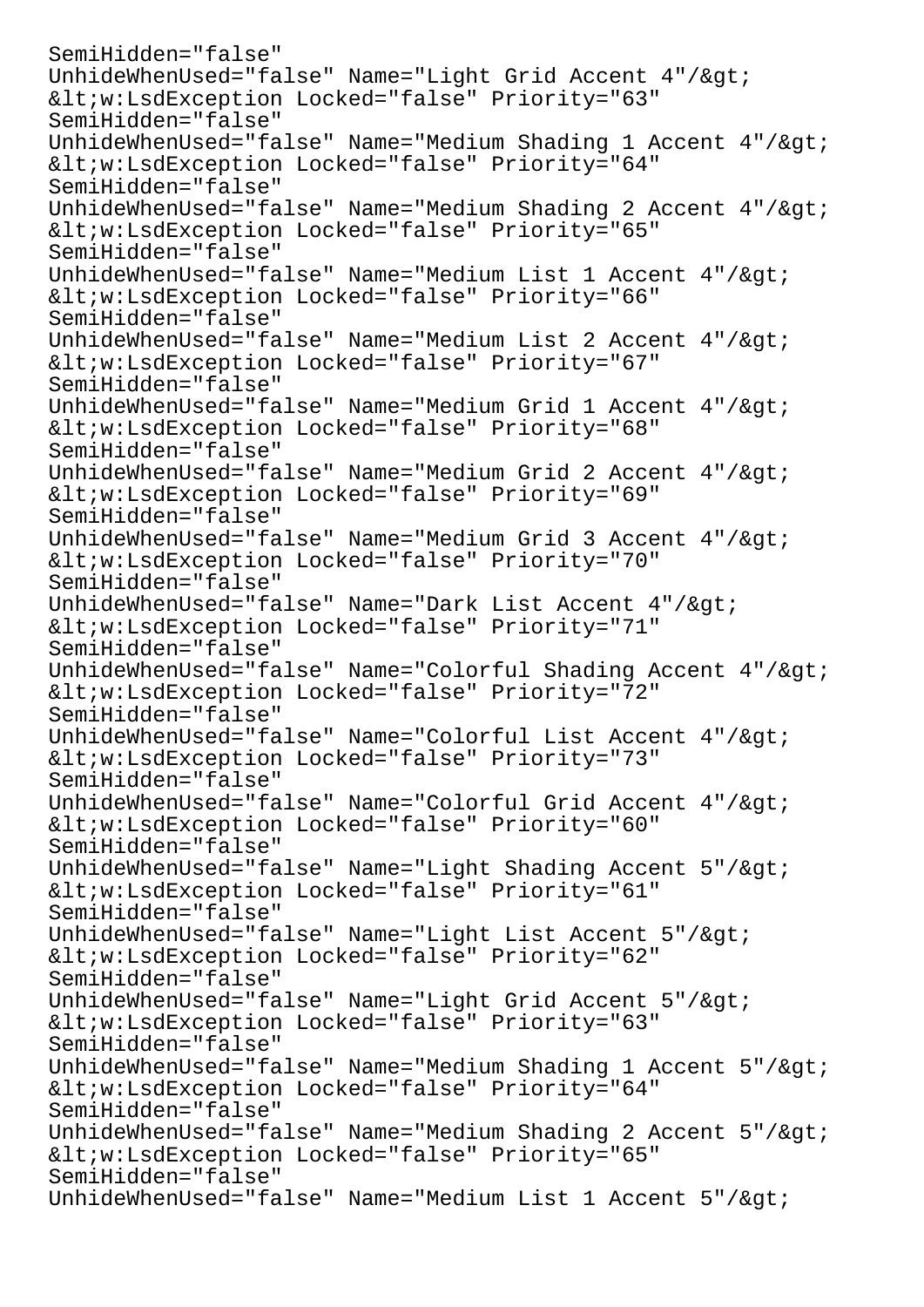$$ SemiHidden="false" UnhideWhenUsed="false" Name="Medium List 2 Accent  $5$ "/&qt; <w:LsdException Locked="false" Priority="67" SemiHidden="false" UnhideWhenUsed="false" Name="Medium Grid 1 Accent  $5" /$ &qt; <w:LsdException Locked="false" Priority="68" SemiHidden="false" UnhideWhenUsed="false" Name="Medium Grid 2 Accent  $5$ "/&qt;  $$ SemiHidden="false" UnhideWhenUsed="false" Name="Medium Grid 3 Accent  $5$ "/&qt;  $$ SemiHidden="false" UnhideWhenUsed="false" Name="Dark List Accent 5"/>  $$ SemiHidden="false" UnhideWhenUsed="false" Name="Colorful Shading Accent 5"/>  $$ SemiHidden="false" UnhideWhenUsed="false" Name="Colorful List Accent 5"/&qt;  $$ SemiHidden="false" UnhideWhenUsed="false" Name="Colorful Grid Accent 5"/> <w:LsdException Locked="false" Priority="60" SemiHidden="false" UnhideWhenUsed="false" Name="Light Shading Accent  $6$ "/>  $$ SemiHidden="false" UnhideWhenUsed="false" Name="Light List Accent  $6$ "/> <w:LsdException Locked="false" Priority="62" SemiHidden="false" UnhideWhenUsed="false" Name="Light Grid Accent 6"/&qt;  $$ SemiHidden="false" UnhideWhenUsed="false" Name="Medium Shading 1 Accent 6"/&qt;  $$ SemiHidden="false" UnhideWhenUsed="false" Name="Medium Shading 2 Accent 6"/&qt; <w:LsdException Locked="false" Priority="65" SemiHidden="false" UnhideWhenUsed="false" Name="Medium List 1 Accent  $6$ "/> <w:LsdException Locked="false" Priority="66" SemiHidden="false" UnhideWhenUsed="false" Name="Medium List 2 Accent 6"/> <w:LsdException Locked="false" Priority="67" SemiHidden="false" UnhideWhenUsed="false" Name="Medium Grid 1 Accent  $6$ "/&qt;  $$ SemiHidden="false" UnhideWhenUsed="false" Name="Medium Grid 2 Accent 6"/> <w:LsdException Locked="false" Priority="69" SemiHidden="false"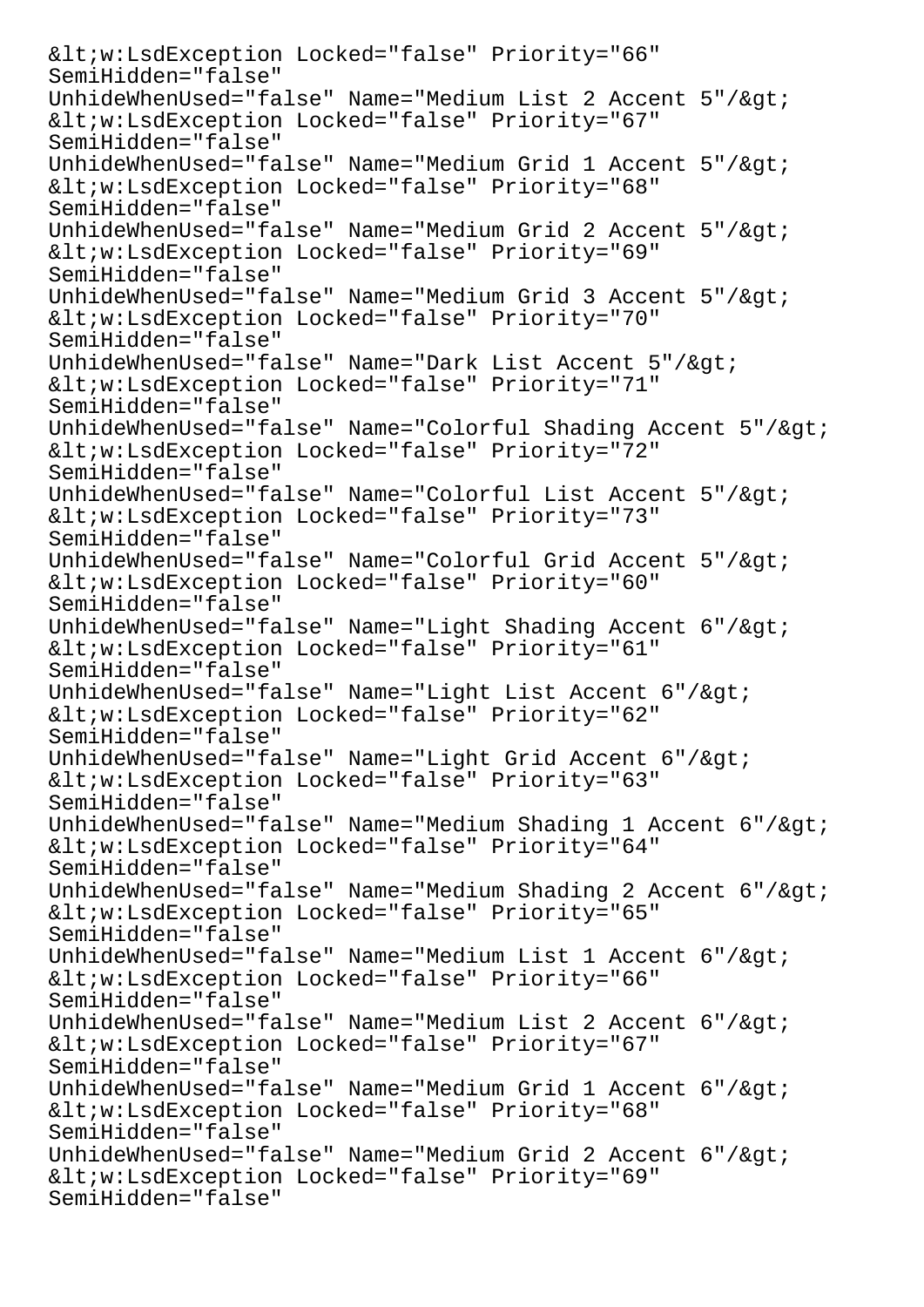UnhideWhenUsed="false" Name="Medium Grid 3 Accent 6"/>  $$ SemiHidden="false" UnhideWhenUsed="false" Name="Dark List Accent 6"/> <w:LsdException Locked="false" Priority="71" SemiHidden="false" UnhideWhenUsed="false" Name="Colorful Shading Accent 6"/>  $$ SemiHidden="false" UnhideWhenUsed="false" Name="Colorful List Accent  $6$ "/&qt;  $$ SemiHidden="false" UnhideWhenUsed="false" Name="Colorful Grid Accent 6"/>  $Locked="false" Priority="19"$ SemiHidden="false" UnhideWhenUsed="false" QFormat="true" Name="Subtle  $Emphasis''/@qt;$  $$ SemiHidden="false" UnhideWhenUsed="false" QFormat="true" Name="Intense Emphasis"/ $>$ ;  $$ SemiHidden="false" UnhideWhenUsed="false" QFormat="true" Name="Subtle  $Reference''/sqrt;$  $$ SemiHidden="false" UnhideWhenUsed="false" QFormat="true" Name="Intense Reference"/&qt; <w:LsdException Locked="false" Priority="33" SemiHidden="false" UnhideWhenUsed="false" QFormat="true" Name="Book Title"/&qt;  $$ Name="Bibliography"/> <w:LsdException Locked="false" Priority="39" QFormat="true" Name="TOC Heading"/ $>q$ ; </w:LatentStyles&qt;  $<$ i $\times$ ml $<$ i $<$ i $<$ i $[endif]$ -- $>$ i 2018-04-01T21:58:00.52< !--[if gte mso 10]&gt;  $<$ istyle $>$ i /\* Style Definitions \*/ table.MsoNormalTable {mso-style-name:"Table Normal"; mso-tstyle-rowband-size:0; mso-tstyle-colband-size:0; mso-style-noshow:yes; mso-style-priority:99; mso-style-parent:""; mso-padding-alt:0cm 5.4pt 0cm 5.4pt; mso-para-margin-top:0cm; mso-para-margin-right:0cm; mso-para-margin-bottom:10.0pt; mso-para-margin-left:0cm;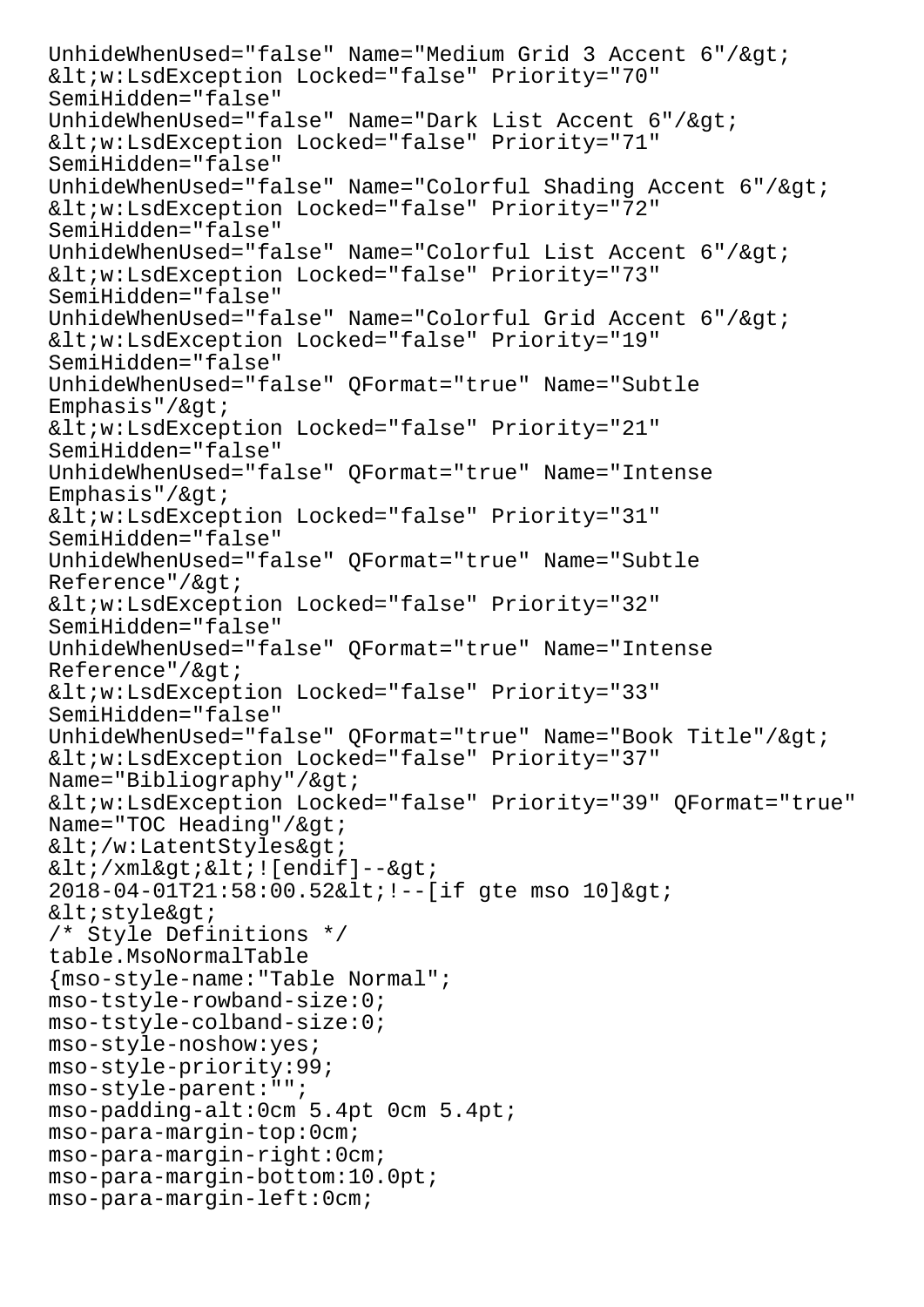```
line-height:115%;
mso-pagination:widow-orphan;
font-size:11.0pt;
font-family:Calibri;
mso-ascii-font-family:Calibri;
mso-ascii-theme-font:minor-latin;
mso-hansi-font-family:Calibri;
mso-hansi-theme-font:minor-latin;
mso-ansi-language:RU;}
</style&gt;
< : [endif] -->2018-04-01T21:58:00.52< !--StartFragment--&gt;
COMPRESSED enables binary compression.
RMAN compresses the data written into the backup set to reduce
the overall size of the backup set. All backups that create
backup sets can create compressed backup sets. Restoring
compressed backup sets is no different from restoring
uncompressed backup sets.
RMAN applies a binary compression algorithm as it writes data
to backup sets. This compression is similar to the compression
provided by many media manager vendors. When backing up to a
locally attached tape device, compression provided by the media
management vendor is usually preferable to the binary
compression provided by BACKUP AS COMPRESSED BACKUPSET.
Therefore, use uncompressed backup sets and turn on the
compression provided by the media management vendor when
backing up to locally attached tape devices. You should not use
RMAN binary compression andmedia manager compression together.
Some CPU overhead is associated with compressing backup sets.
If the target database is running at or near its maximum load,
then you may find the overhead unacceptable. In most other
circumstances, compressing backup sets saves enough disk space
to be worth the CPU overhead.
SECTION SIZE sizeSpec Specifies the size of each backup section
produced during a data file backup.
By setting this parameter, RMAN can create a multisection
backup. In a multisection backup, RMAN creates a backup piece
that contains one file section, which is a contiguous range of
blocks in a file. All sections of a multisection backup are the
same size. You can create a multisection backup for a data
file, but not a data file copy.
File sections enable RMAN to create multiple steps for the
backup of a single large data file.
RMAN channels can process each step independently and in
parallel, with each channel producing one section of a
multisection backup set.
If you specify a section size that is larger than the size of
the file, then RMAN does not use multisection backup for the
file. If you specify a small section size that would produce
more than 256 sections, then RMAN increases the section size to
a value that results in exactly 256 sections.
Depending on where you specify this parameter in the RMAN
syntax, you can specify different section sizes for different
```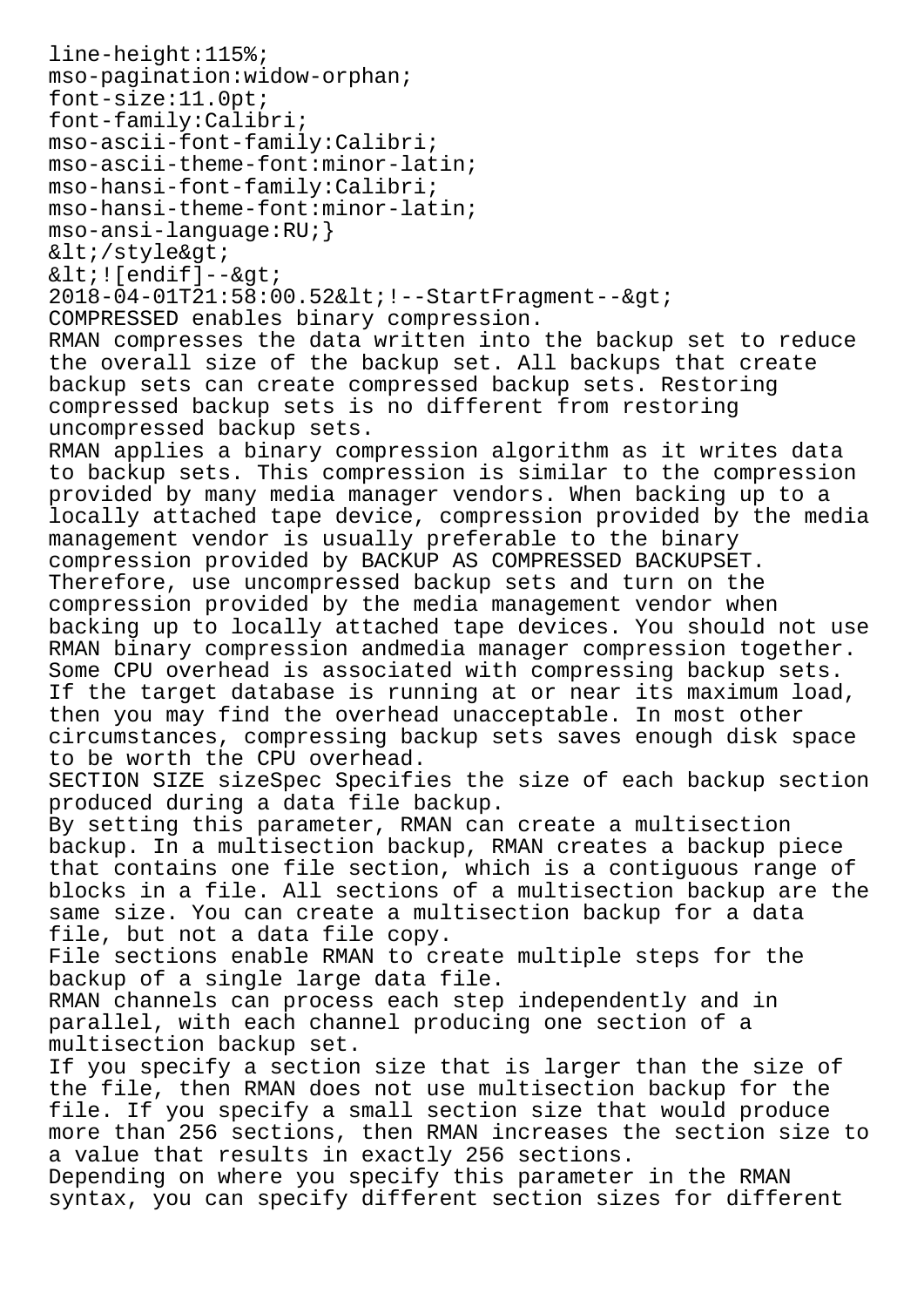Note: You cannot use SECTION SIZE with MAXPIECESIZE or with INCREMENTAL LEVEL 1.2018-04-01T21:58:00.52< !--EndFragment--&gt;

**NEW QUESTION: 4**  $\tilde{1}$ ŠŒì, $\neg$ ì•~ $i > 1$  ì, $\neg$ ì•´íŠ,ëŠ" íŠ,ëžœìž-ì…~ ë•°ì•´í"° 스í† ë¦¬ì§€ì-• Amazon RDS MySQL Multi-AZ DB ì• lФí"´ìФ를 i,"š©í•~êª ìž^습ë‹^다.  $\ddot{e}, \dot{e} \equiv \ddot{e}^{o} \dot{e} \dot{e} \qquad \ddot{e}^{\prime} \ddot{e} \qquad \ddot{e} \equiv \ddot{e}^{o} \dot{e} \pmod{1} \quad \ddot{e} \equiv \ddot{e}^{o} \dot{e} \pmod{1} \quad \ddot{e} \equiv \ddot{e}^{o} \dot{e} \pmod{1} \quad \ddot{e} \equiv \ddot{e} \pmod{1} \quad \ddot{e} \equiv \ddot{e} \pmod{1} \quad \ddot{e} \equiv \ddot{e} \pmod{1} \quad \ddot{e} \equiv \dd$ i.´ DB ì.,스í"´ìФ를 쿼리í.~~ëŠ" ë<¤ë¥, ë,´ë¶€ ì<œìФí…œì.´ lž^lеë<^ë<¤. RDS DB l. lФí"´lФëŠ" ë,´ë¶€ l<œlФí…œ íŽ~l1~  $\ddot{\theta} \cdot \theta$  $\dot{\theta} \cdot \dot{\theta}$  $\dot{\theta}$  $\dot{\theta}$  $\dot{\theta}$  $\dot{\theta}$  $\dot{\theta}$  $\dot{\theta}$  $\dot{\theta}$  $\dot{\theta}$  $\dot{\theta}$  $\dot{\theta}$  $\dot{\theta}$  $\dot{\theta}$  $\dot{\theta}$  $\dot{\theta}$  $\dot{\theta}$  $\dot{\theta}$  $\dot{\theta}$  $\dot{\theta}$  $\dot{\theta}$  $\dot{\theta}$  $\dot{\theta}$  $\dot{\theta}$  $\dot{\theta}$  $\dot{\theta}$  $\dot{\theta}$  $\dot{\theta}$  $\dot{\theta}$  $\dot{\theta}$ 1,¬1•´íЏì•~ 약기 ë°• ìʷ°ê¸° ì"±ëŠ¥ì—• ì~•향아 미ìº~ë©° i,"š©ìž•ì•~ ì•'ë<µ ì<œêº"ì•´ 늕ë ¤ì§'ë<^ë<¤.  $i>1$  ,  $i, -i$  (iš,  $i, \pm i$ 뚥ì $\cdot$ , í-¥ì $f \cdot i <$ ϒ,¤ëš" ì $f$ "ë£"ì...~ì $\cdot \in$  $e^{-2}$  =  $1 - 1$   $2 - 1$   $e^{-2}$   $e^{-2}$   $e^{-2}$ A. Amazon ElastiCache를 ì,¬ìš©í.<sup>~</sup>î-¬ ì>1 ì,¬ì.´íŠ ì-. 대í.œ  $i\frac{1}{4}$ ë |  $\bar{i} \cdot \bar{i} \cdot \bar{k}$  |  $\bar{k} \cdot \bar{k}$  |  $\bar{k} \cdot \bar{k}$  |  $\bar{k} \cdot \bar{k}$  |  $\bar{k} \cdot \bar{k}$  |  $\bar{k} \cdot \bar{k}$  |  $\bar{k} \cdot \bar{k}$  |  $\bar{k} \cdot \bar{k}$  |  $\bar{k} \cdot \bar{k}$  |  $\bar{k} \cdot \bar{k}$  |  $\bar{k} \cdot \bar{k}$  |  $\bar{k} \cdot \bar{k}$  |  $\bar{k} \cdot \bar{k}$  |  $\bar{k} \$ B. MySQL ë.°ì.'í"°ë<sup>2</sup> ì.'스 대ì< RDS PostgreSQL DB i.jš¤í"´ìФ를 ì,¬ìš©í.~`ì<-ì<œì~¤. **C.** RDS DB 앸스í"´ìФì—• 약기 ì "ìš© ë $^3$ µì œë $^3$ ¸ì•" ì¶"ê°€í•~êª ì•½ê¸° ì "ìš© 몵ì œëª¸ì•" 쿼리í•~ë•"ë¡• ë,´ë¶€ i<œlФí…œl•" 구l,±í•©ë<^ë<¤. D. í~"재 RDS MySQL Multi.AZ DB ì• iФí"´ìФì-• 가용  $\tilde{L}^{\sim} \cdot \tilde{L} - \tilde{L} \cdot$  ,  $\tilde{L} \P'' \hat{\theta}^0 \in \tilde{L} \cdot \mathbb{Q} \ddot{\theta} < \tilde{L} \cdot \mathbb{Q}$ . **Answer: C** Explanation: Explanation Amazon RDS Read Replicas Enhanced performance You can reduce the load on your source DB instance by routing read queries from your applications to the read replica. Read replicas allow you to elastically scale out beyond the capacity constraints of a single DB instance for read-heavy database workloads. Because read replicas can be promoted to master status, they are useful as part of a sharding implementation. To further maximize read performance, Amazon RDS for MySQL allows you to add table indexes directly to Read Replicas, without those indexes being present on the master. https://aws.amazon.com/rds/features/read-replicas/

Related Posts NSE4\_FGT-7.0 Test Price.pdf C\_TS412\_1909 Latest Study Plan.pdf Free C\_SM100\_7210 Sample.pdf [Valid PDII Test Practice](https://www.samrock.com.tw/dump-Test-Price.pdf-384040/NSE4_FGT-7.0-exam/) [Braindump 74950X Pdf](https://www.samrock.com.tw/dump-Latest-Study-Plan.pdf-516162/C_TS412_1909-exam/)